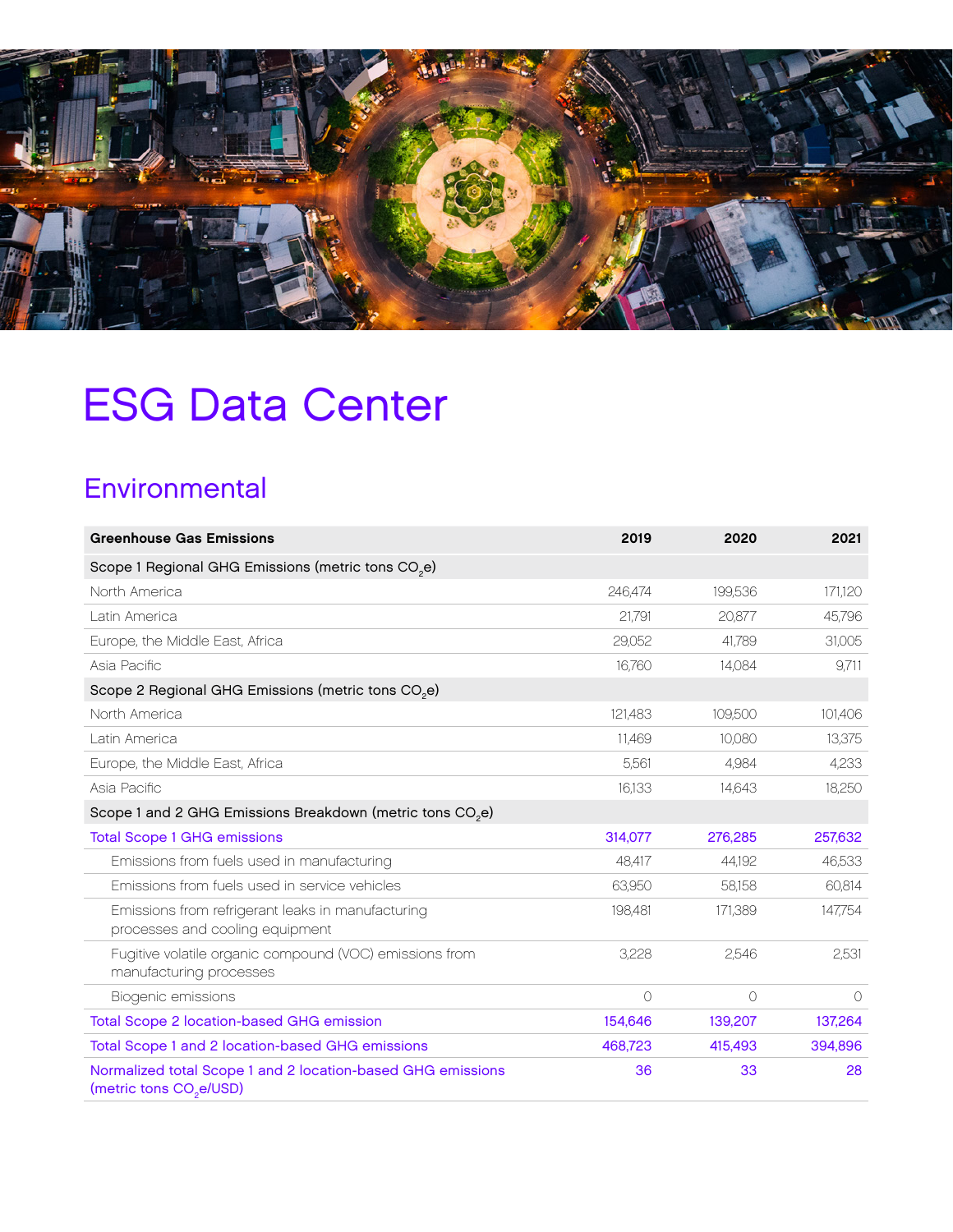| <b>Greenhouse Gas Emissions</b>                                                                                            | 2019        | 2020        | 2021        |
|----------------------------------------------------------------------------------------------------------------------------|-------------|-------------|-------------|
| Reduction in absolute Scope 1 and 2 location-based GHG<br>emissions from 2019 baseline                                     |             | 53,230      | 73,826      |
| Reduction of GHG emissions intensity, including locaton-based<br>Scope 2 emissions, from a 2019 baseline (metric tons/USD) |             | 2.49        | 7.91        |
| GHG intensity ratio for the organization                                                                                   | 32          | 28          | 23          |
| Scope 2 Adjusted Emissions (metric tons CO <sub>2</sub> e)                                                                 |             |             |             |
| Total unadjusted location-based Scope 2 GHG emissions                                                                      | 143.525     | 132.845     | 132,877     |
| Avoided GHG emissions from electricity generated by on-site<br>solar/photovoltaic systems                                  | 2,299       | 1,992       | 2,077       |
| Avoided GHG emissions from purchased or supplier-provided RECs                                                             | 1.244       | 4,381       | 20,857      |
| Avoided GHG emissions from VPPA renewable energy credits                                                                   | 29,299      | 51,584      | 48,857      |
| Total avoided GHG emissions from renewable energy                                                                          | 32,841      | 57.957      | 71,791      |
| Total adjusted market-based Scope 2 GHG emissions                                                                          | 110,683     | 74,888      | 61,086      |
| Total Scope 1 and 2 absolute market-based GHG emissions                                                                    | 424,760     | 351,173     | 318,718     |
| Reduction in Scope 2 GHG emissions by renewable energy<br>from 2019 baseline                                               | 23%         | 44%         | 54%         |
| Reduction in total Scope 1 and Scope 2 GHG emissions by<br>renewable energy from 2019 baseline                             | 7%          | 14%         | 18%         |
| Percent reduction in absolute Scope 1 and 2 market-based<br>GHG emissions from 2019 baseline                               |             | 17%         | 25%         |
| Scope 3 GHG Emissions (metric tons CO <sub>2</sub> e)                                                                      |             |             |             |
| Product Use (assured)                                                                                                      | 365 million | 331 million | 366 million |
| <b>Business Travel (assured)</b>                                                                                           | 30,340      | 3,788       | 1.895       |
| Upstream leased assets (estimate)                                                                                          | 67.000      | 65.613      | 63,141      |
| Upstream and downstream distribution and transportation (estimate)                                                         | 135,628     | 136,434     | 98,245      |
| Other Air Emissions (metric tons)                                                                                          |             |             |             |
| <b>NOx</b>                                                                                                                 | 102.51      | 92.93       | 97.76       |
| SOx                                                                                                                        | 6.64        | 5.43        | 5.57        |
| Volatile Organic Compound (VOC) emissions                                                                                  | 269.03      | 212.13      | 210.94      |

| <b>Energy</b>                                  | 2019   | 2020   | 2021   |
|------------------------------------------------|--------|--------|--------|
| Absolute Energy Use (billion kJ)               |        |        |        |
| Direct (fuel use)                              | 1,880  | 1.720  | 1,806  |
| Natural gas                                    | 783    | 752    | 786    |
| Gasoline                                       | 791    | 713    | 763    |
| <b>Diesel</b>                                  | 217    | 191    | 183    |
| Propane                                        | 61     | 48     | 52     |
| Solar electricity generated and used           | 9.5    | 8.9    | 9.4    |
| Aviation fuel                                  | 17.7   | 6.9    | 12.2   |
| Indirect (electricity)                         | 1,158  | 1.091  | 1139   |
| <b>Total energy consumption</b>                | 3,037  | 2,811  | 2,945  |
| Normalized energy use (billion kJ/million USD) | 0.2323 | 0.2257 | 0.2083 |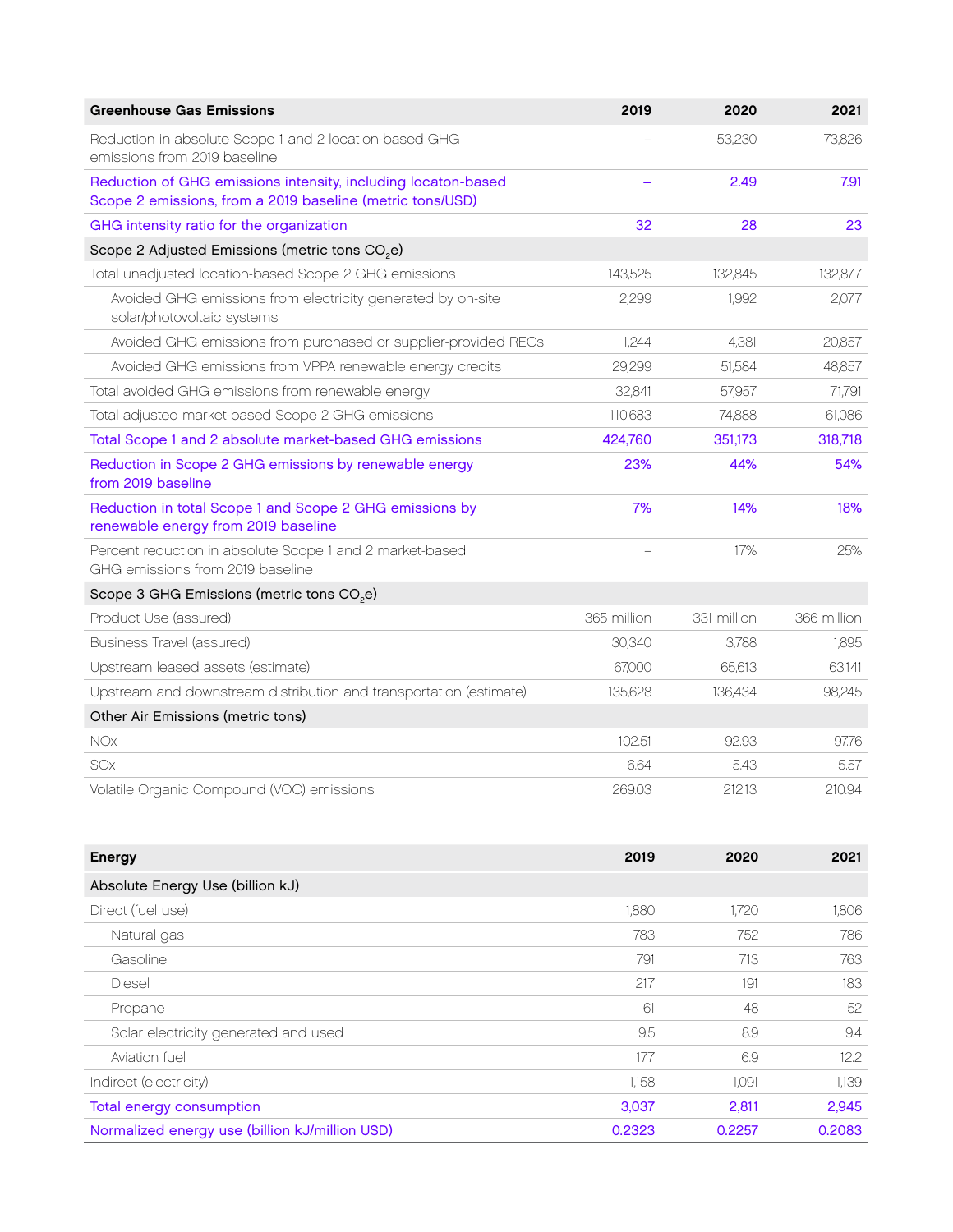| <b>Energy</b>                                                                                             | 2019       | 2020       | 2021       |
|-----------------------------------------------------------------------------------------------------------|------------|------------|------------|
| Energy Consumption and Sales (billion kJ)                                                                 |            |            |            |
| Total electricity consumption                                                                             | 1.158      | 1.091      | 1.139      |
| Total heating consumption                                                                                 | 783        | 752        | 786        |
| Total cooling consumption                                                                                 | 0          | $\bigcirc$ | $\bigcirc$ |
| Total steam consumption                                                                                   | $\bigcirc$ | $\bigcirc$ | $\bigcirc$ |
| Total electricity sold                                                                                    | 0.94       | 1.43       | 0.89       |
| Total heating sold                                                                                        | 0          | $\bigcirc$ | $\Omega$   |
| Total cooling sold                                                                                        | 0          | $\bigcirc$ | $\bigcirc$ |
| Total steam sold                                                                                          | $\bigcirc$ | $\bigcirc$ | $\circ$    |
| Reduction in energy consumption achieved as a direct<br>result of conservation and efficiency initiatives | 2.49       | 25.2       | 22.7       |
| Renewable Energy Data                                                                                     |            |            |            |
| Renewable energy generated (billion kJ)                                                                   | 23.06      | 22.40      | 23.17      |
| Renewable energy generated and sold to grid (billion kJ)                                                  | 0.94       | 1.43       | 0.89       |
| Renewable energy generated and used (billion kJ)                                                          | 9.48       | 8.91       | 9.44       |
| Renewable energy purchased (billion kJ)                                                                   | 234.99     | 450.86     | 574.10     |
| Percentage grid electricity                                                                               | 79%        | 58%        | 49%        |
| Percentage renewable electricity                                                                          | 21%        | 42%        | 51%        |
| Number of RE100-compliant sites                                                                           |            | 15         | 20         |
| Reduction in Scope 2 GHG emissions by renewable<br>energy from 2019 baseline                              | 23%        | 44%        | 54%        |
| <b>Trane Technologies Renewable Energy Sources</b>                                                        |            |            |            |

| Renewable<br><b>Energy Projects</b> | Location                                                                                            | <b>Type</b>                                                                                                                                         | 2021 Production | <b>REC Treatment</b>                                                      |
|-------------------------------------|-----------------------------------------------------------------------------------------------------|-----------------------------------------------------------------------------------------------------------------------------------------------------|-----------------|---------------------------------------------------------------------------|
| Trenton Solar Project               | Trenton, NJ, USA                                                                                    | On-Site Solar PV                                                                                                                                    | 1,994 MWh       | Utility owns RECs <sup>1</sup>                                            |
| Columbia Solar Project              | Columbia, SC, USA                                                                                   | On-Site Solar PV                                                                                                                                    | 1,575 MWh       | Utility owns RECs <sup>1</sup>                                            |
| Taicang Solar Project               | Taicang, China                                                                                      | On-Site Solar PV                                                                                                                                    | 2,622 MWh       | Company owns<br>renewable energy<br>attributes from 100%<br>of generation |
| Seymour Hill Wind<br>Farm VPPA      | Northern Texas, USA                                                                                 | Wind VPPA                                                                                                                                           | 105,892 MWh     | Company owns<br>and retires RECs                                          |
| Use of Zero<br>Carbon Electricity   | Bari, Italy; Galway &<br>Shannon, Ireland;<br>Essen, Germany                                        | Direct supply of 100%<br>renewable electricity<br>by local power provider                                                                           | 5.072 MWh       |                                                                           |
| Vendor Provides<br>RECs or GOs      | Barcelona, Spain;<br>Hastings, NE, USA;<br>Prague ETC & Kolin,<br>Czech Republic;<br>Tyler, TX, USA | Power company<br>purchases and retires<br><b>RECs/Guarentees</b><br>of Origin (GO) for a<br>portion or 100% of<br>Trane Technologies<br>electricity | 44,965 MWh      | Power provider retires<br>RECs/GOs on behalf<br>of Trane Technologies     |

1. The RECs from this project are owned by the utilities. We purchase replacement RECs, equal to the amount of solar generated by the PV system, from other renewable energy facilities in the U.S.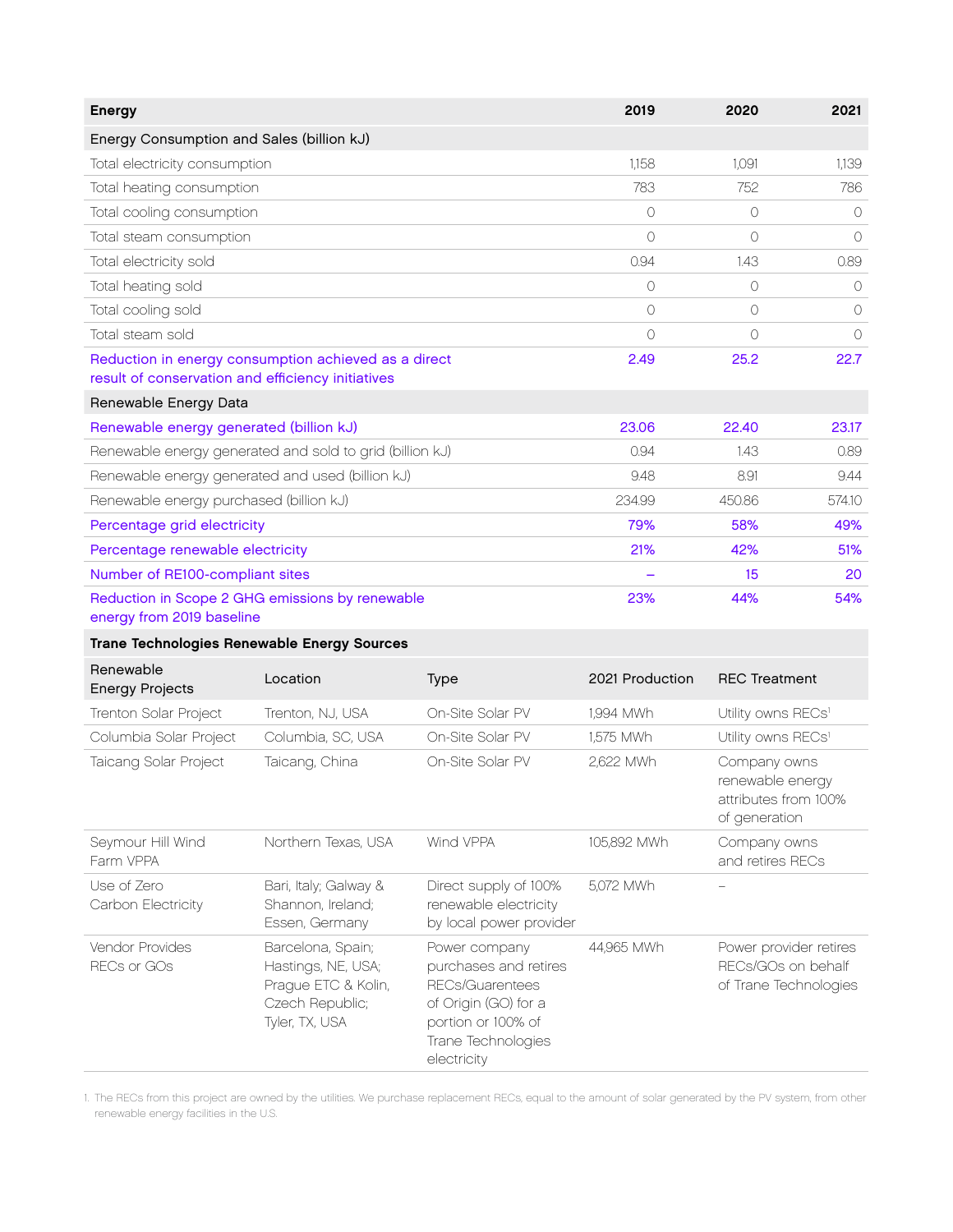| Waste                                                                                | 2019   | 2020   | 2021   |
|--------------------------------------------------------------------------------------|--------|--------|--------|
| Waste Generated (metric tons)                                                        |        |        |        |
| Total hazardous waste generated                                                      | 1,008  | 874    | 1.043  |
| Total non-hazardous waste generated                                                  | 32,569 | 30,490 | 31,826 |
| Total waste generated                                                                | 33,577 | 31,364 | 32,869 |
| Total solid waste generated                                                          | 10,521 | 8,798  | 6,859  |
| Reduction in solid waste generated from 2019 baseline                                |        | 16%    | 35%    |
| Normalized hazardous waste (metric tons/million USD)                                 | 0.0771 | 0.0701 | 0.0738 |
| Normalized non-hazardous waste (metric tons/million USD)                             | 2.49   | 2.45   | 2.25   |
| Number of sites that achieved zero waste to landfill by year-end                     | 14     | 17     | 22     |
| Waste Disposal (metric tons)                                                         |        |        |        |
| Non-hazardous waste to landfill                                                      | 5,564  | 6,143  | 4,249  |
| Non-hazardous waste recycled                                                         | 23,055 | 22,565 | 26,011 |
| Normalized non-hazardous waste to landfill (metric tons/million USD)                 | 0.43   | 0.49   | 0.30   |
| Normalized non-hazardous waste recycled (metric tons/million USD)                    | 1.76   | 1.81   | 1.84   |
| Packaging Data                                                                       |        |        |        |
| Emissions avoided from returnable packaging projects (metric tons CO <sub>2</sub> e) | >1,000 | >22    | 415.5  |
| Solid waste avoided from returnable packaging projects (metric tons)                 | >1,000 | >200   | 1,360  |

| Water                                                                                  | 2019    | 2020    | 2021    |
|----------------------------------------------------------------------------------------|---------|---------|---------|
| Water use (million cubic meters)                                                       | 2.94    | 2.78    | 2.90    |
| Normalized water use (cubic meters/million USD)                                        | 225     | 233     | 205     |
| Percent of total water use at sites in areas of high to<br>extremely high water stress | 10%     | 8%      | 8%      |
| Wastewater used in water stressed locations (cubic meters)                             | 295,381 | 226,368 | 242,512 |
| Reduction in water use in water-stressed regions from 2019 baseline                    |         | 23%     | 18%     |
| Trane Technologies sites in areas of high to extremely high water-stress               | 15      | 14      | 14      |
| Wastewater permit exceedances                                                          | 2       |         | 3       |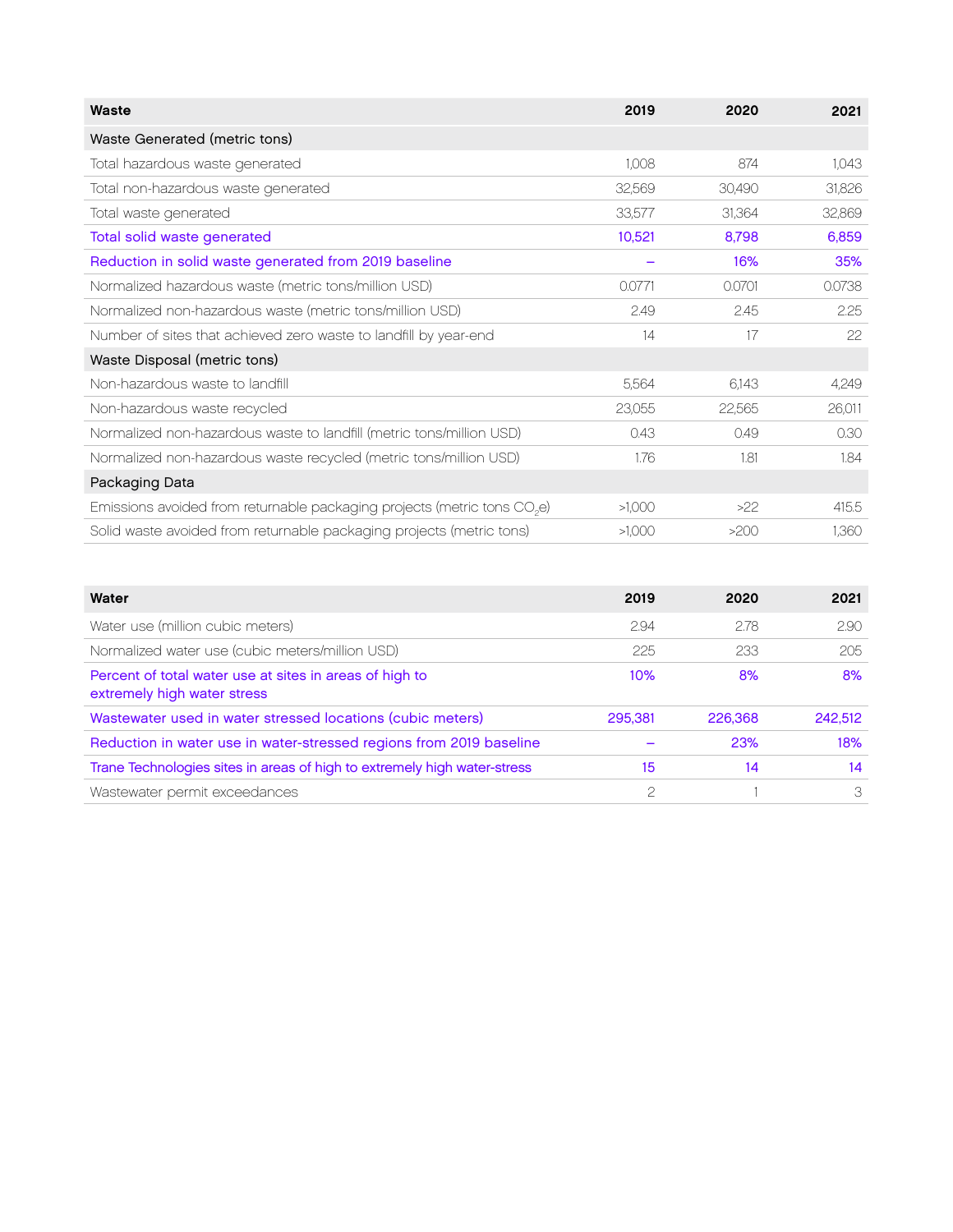#### Social

| <b>Global Workforce</b>                                            |                 |              |       |                          |         |                    |
|--------------------------------------------------------------------|-----------------|--------------|-------|--------------------------|---------|--------------------|
| Location                                                           | Employee Type   |              | Women |                          | Men     | <b>Grand Total</b> |
| Asia Pacific                                                       | Hourly          | 7.6%         | 64    | 92.4%                    | 782     | 846                |
|                                                                    | Salaried        | 24.1%        | 1,159 | 75.9%                    | 3,641   | 4,800              |
| <b>EMEA</b>                                                        | Hourly          | 5.5%         | 126   | 94.5%                    | 2,145   | 2,271              |
|                                                                    | Salaried        | 28.6%        | 616   | 71.4%                    | 1,539   | 2,155              |
| Americas                                                           | Hourly          | 25.6%        | 3,698 | 74.4%                    | 10.768  | 14,466             |
|                                                                    | Salaried        | 30.6%        | 3,599 | 69.4%                    | 8,169   | 11,768             |
| <b>Total</b>                                                       | Hourly          | 22.1%        | 3,888 | 77.9%                    | 13,695  | 17,583             |
|                                                                    | <b>Salaried</b> | 28.7%        | 5,374 | 71.3%                    | 13,349  | 18,723             |
| New Employee Hires                                                 |                 |              |       | 2019                     | 2020    | 2021               |
| Total new hires                                                    |                 |              |       | $\overline{\phantom{0}}$ | 3,837   | 7,321              |
| Women (global)                                                     |                 |              |       | $\overline{\phantom{0}}$ | 31.1%   | 29.2%              |
| Salaried                                                           |                 |              |       | $\overline{\phantom{0}}$ | 34.5%   | 35.0%              |
| Hourly                                                             |                 |              |       | $\overline{\phantom{0}}$ | 29.6%   | 25.6%              |
| Management                                                         |                 |              |       | $\overline{\phantom{0}}$ | 31.5%   | 32.6%              |
| Leadership                                                         |                 |              |       | $\qquad \qquad -$        | 26.3%   | 52.0%              |
| Racially & ethnically diverse overall (U.S.) <sup>1</sup>          |                 |              |       | $\overline{\phantom{0}}$ | 47.9%   | 44.2%              |
| Salaried                                                           |                 |              |       | $\overline{\phantom{0}}$ | 23.5%   | 25.5%              |
| Hourly                                                             |                 |              |       |                          | 57.8%   | 54.1%              |
| <b>Gender Diversity Data</b>                                       |                 | 2019<br>2020 |       |                          |         | 2021               |
|                                                                    | Women           | Men          | Women | Men                      | Women   | Men                |
| Governance body (Executive Leadership Team)                        | 33.3%           | 66.7%        | 12.5% | 87.5%                    | 13.3%   | 86.7%              |
| Leadership positions<br>(director level, vice president and above) | 23.1%           | 76.9%        | 21.7% | 78.3%                    | 24.6%   | 75.4%              |
| All management positions<br>(all levels of management)             |                 |              | 21.8% | 78.2%                    | 23.1%   | 76.9%              |
| Workforce                                                          | 24.3%           | 75.7%        | 25.3% | 74.7%                    | 25.5%   | 74.5%              |
| Racial & Ethnic Diversity Data                                     |                 |              |       | 2019                     | 2020    | 2021               |
| Racially & ethnically diverse <sup>1</sup> (U.S.) overall          |                 |              |       |                          | 36%     | 36%                |
| Salaried                                                           |                 |              |       |                          | 18%     | 18%                |
| Hourly                                                             |                 |              |       |                          | 51%     | 52%                |
| Promotion rates (overall)                                          |                 |              |       |                          | 4%      | 7%                 |
| Women                                                              |                 |              |       |                          | 6%      | 8%                 |
| Men                                                                |                 |              |       |                          | 4%      | 6%                 |
| Racially & ethnically diverse (U.S.)                               |                 |              |       |                          | 6%      | 7%                 |
| White                                                              |                 |              |       |                          | 5%      | $8%$               |
| Members of our board of directors: women                           |                 |              |       |                          | 5       | 5                  |
| Members of our board of directors: men                             |                 |              |       |                          | $\,8\,$ | 7                  |

1. Classified into five minimum categories by the US Census: White, Black or African American, American Indian or Alaska Native, Asian, and Native Hawaiian or Other Pacific Islander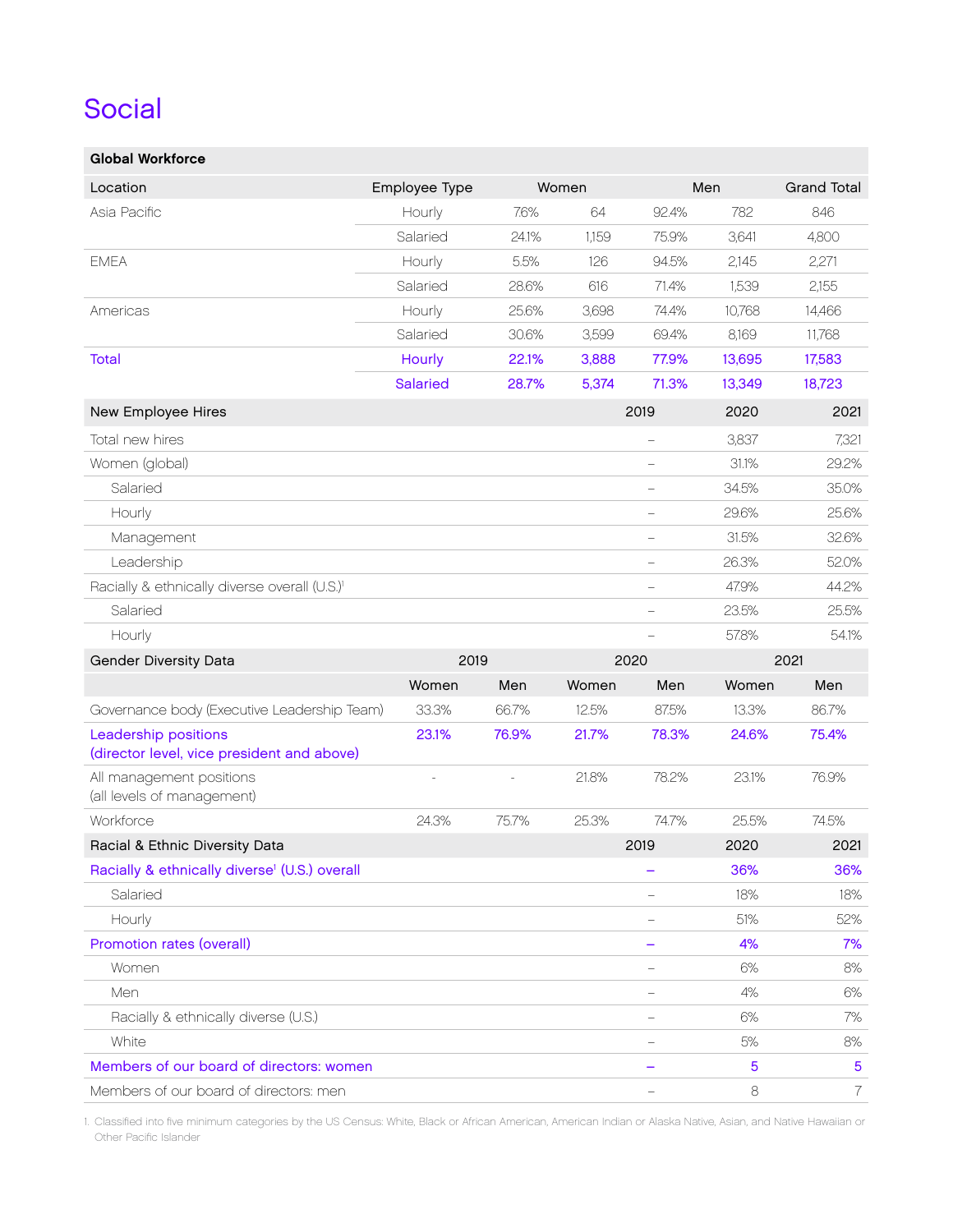| <b>Global Workforce</b>   |        |        |        |
|---------------------------|--------|--------|--------|
| Global Workforce Data     |        |        |        |
| Full-time employees       | 47.178 | 34.646 | 36.434 |
| Contractors               | 3.164  | 3.108  | 3.123  |
| Key talent retention rate | 96.1%  | 97.2%  | 94.6%  |

| <b>Company Culture</b>                                                    |       |        |       | 2019   | 2020               | 2021               |
|---------------------------------------------------------------------------|-------|--------|-------|--------|--------------------|--------------------|
| Employee Engagement Survey Results                                        |       |        |       |        |                    |                    |
| Diversity & Inclusion Index score                                         |       |        |       |        | 76                 | 76                 |
| Sustainability Index score                                                |       |        |       |        | 79                 | 79                 |
| Average Employee Engagement Survey score                                  |       |        |       |        | 80                 | 79                 |
| Participation rate                                                        |       |        |       |        | 90%                | 89%                |
| U.S. Parental Leave Data                                                  | 2019  |        | 2020  |        | 2021               |                    |
|                                                                           | Women | Men    | Women | Men    | Women              | Men                |
| Employees who were eligible<br>for parental leave                         | 4.709 | 13.725 | 4.624 | 11,934 | 4,978              | 12,841             |
| Employees who took parental leave                                         | 130   | 312    | 106   | 253    | 119                | 263                |
| Employees who returned to work                                            | 124   | 306    | 102   | 247    | 112 <sup>1</sup>   | 258 <sup>1</sup>   |
| Return to work rate                                                       | 95%   | 98%    | 96.2% | 97.6%  | 94.1%              | 98.1%              |
| Employees who returned to work and<br>were still employed after 12 months | 86%   | 91%    | 86.9% | 89.9%  | 78.3% <sup>2</sup> | 84.2% <sup>2</sup> |

1. Completed benefits in 2021 and were still employed 30 days after completing benefits.

2. Completed benefits in 2020 and were still employed 12 months after completing benefits.

| <b>Corporate Citizenship</b>                                                                | 2019        | 2020         | 2021         |
|---------------------------------------------------------------------------------------------|-------------|--------------|--------------|
| Employee & Community Engagement Data                                                        |             |              |              |
| Percent of employees globally who volunteered<br>in community or sustainability initiatives | 36%         | 49%          | 31%          |
| Volunteer participants                                                                      | 17.044      | 15.811       | 10,748       |
| Hours volunteered                                                                           | 31,682      | 20,559       | 30,041       |
| Value of employee volunteering time during paid working hours                               | \$805,673   | \$548,284    | \$784,371    |
| <b>Global Contributions</b>                                                                 |             |              |              |
| Charitable fundraising                                                                      | \$1,007,855 | \$3,170,136  | \$1,692,459  |
| Charitable contributions                                                                    | \$1,818,910 | \$1,048,499  | \$2,235,053  |
| In-kind giving                                                                              | \$415,502   | \$969,319    | \$1,442,378  |
| Administrative overheads                                                                    | \$150,407   | \$88,893     | \$103,709    |
| Trane Technologies Foundation donations to community partners                               | \$5,455,080 | \$5,108,779  | \$5,214,266  |
| Total philanthropic giving                                                                  | \$9,653,427 | \$10,933,910 | \$11,472,236 |
| Percent increase year over year in philanthropic giving                                     |             | 13%          | 5%           |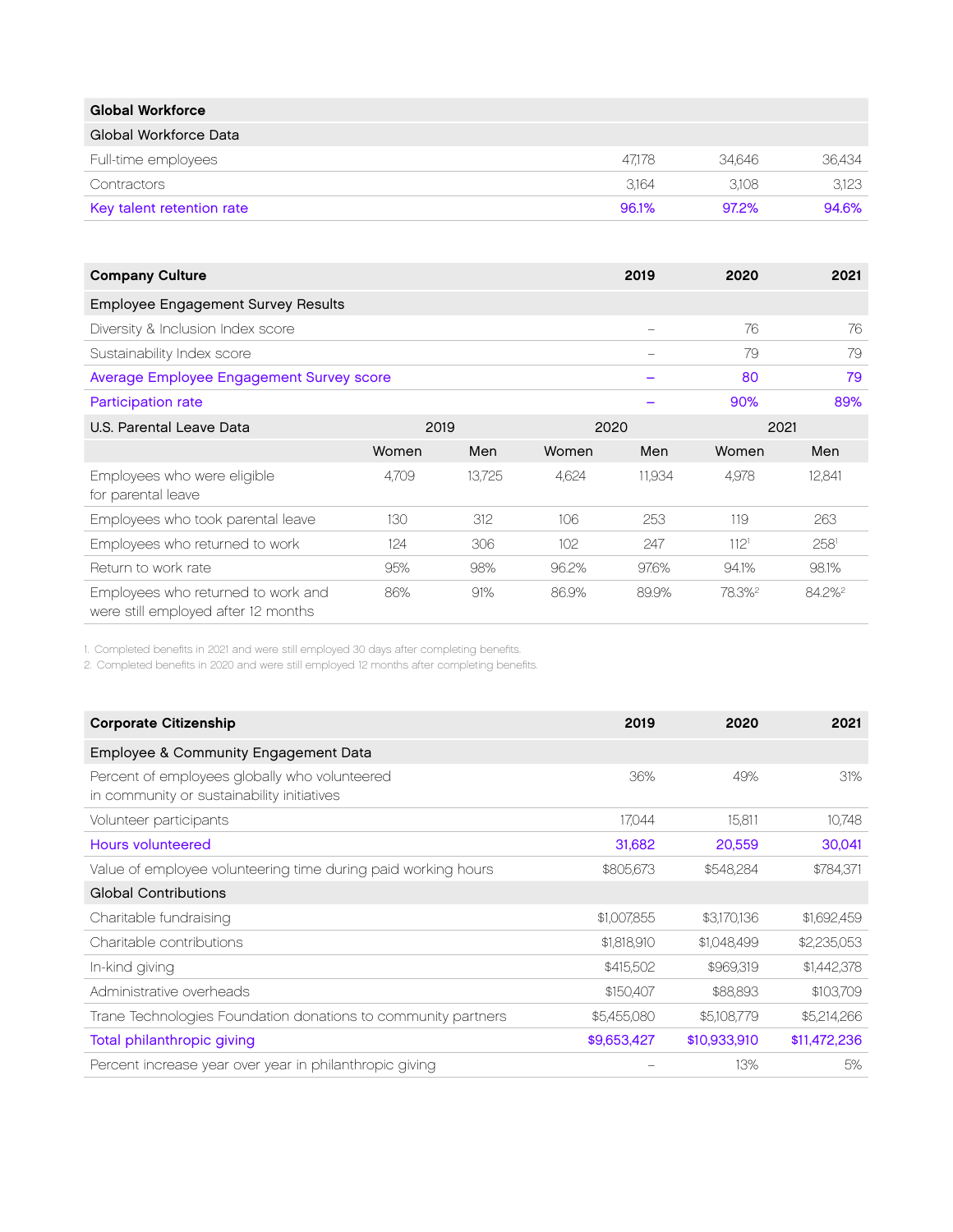| <b>Learning &amp; Development</b>              | 2019 | 2020 | 2021  |
|------------------------------------------------|------|------|-------|
| Average Number of Learning & Development Hours |      |      |       |
| All employees                                  |      |      | 11.2. |
| Salaried employees                             | 9    |      | 18.2  |
| Hourly employees                               | 6    |      | 3.5   |

| <b>Occupational Health &amp; Safety Data</b>                                | 2019       | 2020       | 2021       |
|-----------------------------------------------------------------------------|------------|------------|------------|
| Total recordable incident rate (per 200,000 hours worked) <sup>1</sup>      | 0.86       | 0.80       | 0.95       |
| Lost time incident rate (per 200,000 hours worked) <sup>2</sup>             | 0.10       | 0.08       | 0.10       |
| Employee lost time frequency rate (per million hours worked)                | 0.10       | 0.08       | 0.09       |
| Contractor lost time frequency rate (per million hours worked)              | 0.11       | 0.05       | 0.23       |
| Employee occupational illness frequency rate (per million hours worked)     | 0          |            | $\bigcap$  |
| Work-related fatalities                                                     | 0          | 0          | $\Omega$   |
| Total hours worked (among employees and supervised<br>employee contractors) | 79.229.015 | 72.715.458 | 76.124.615 |
| Number of lost time incidents per million hours worked                      | 0.52       | 0.41       | 0.51       |

1. (recordable injuries x 200,000) / total hours worked by employees

2. (recordable injuries resulting in lost work time x 200,000) / total hours worked by employees

| Human Rights Data                                    | 2019 | 2020 | 2021 |
|------------------------------------------------------|------|------|------|
| Salaried employees trained on anti-harassment (U.S.) | 100% | 100% | 100% |
| Employees able to access anti-harassment policy      | 100% | 100% | 100% |
| Salaried employees trained on anti-corruption (U.S.) | 100% | 100% | 100% |

| <b>Supplier Diversity Data</b>                                  | 2019             | 2020            | 2021            |
|-----------------------------------------------------------------|------------------|-----------------|-----------------|
| Supplier diversity score <sup>1</sup>                           |                  | 4.25            | 4.25            |
| Number of diverse suppliers added                               |                  | 103             |                 |
| Diverse-owned business spend                                    | \$532 million    | \$380.4 million | \$435.1 million |
| Percent of spend with diverse-owned businesses                  |                  | 6%              | 6.8%            |
| Percent increase in diverse-owned business spend                |                  | 11.1%           | 14.3%           |
| Diverse-owned business spend since inception of program in 2013 | $> $2.6$ billion | >\$3 billion    | >\$3.4 billion  |
| Percent of spend with women-owned businesses                    |                  | 3.8%            | 4.1%            |
| Percent increase in women-owned business spend                  |                  | 18.8%           | 15.4%           |

1. We measure our program against the National Minority Supplier Development Council's eight best practices. Scores are 0 to 5.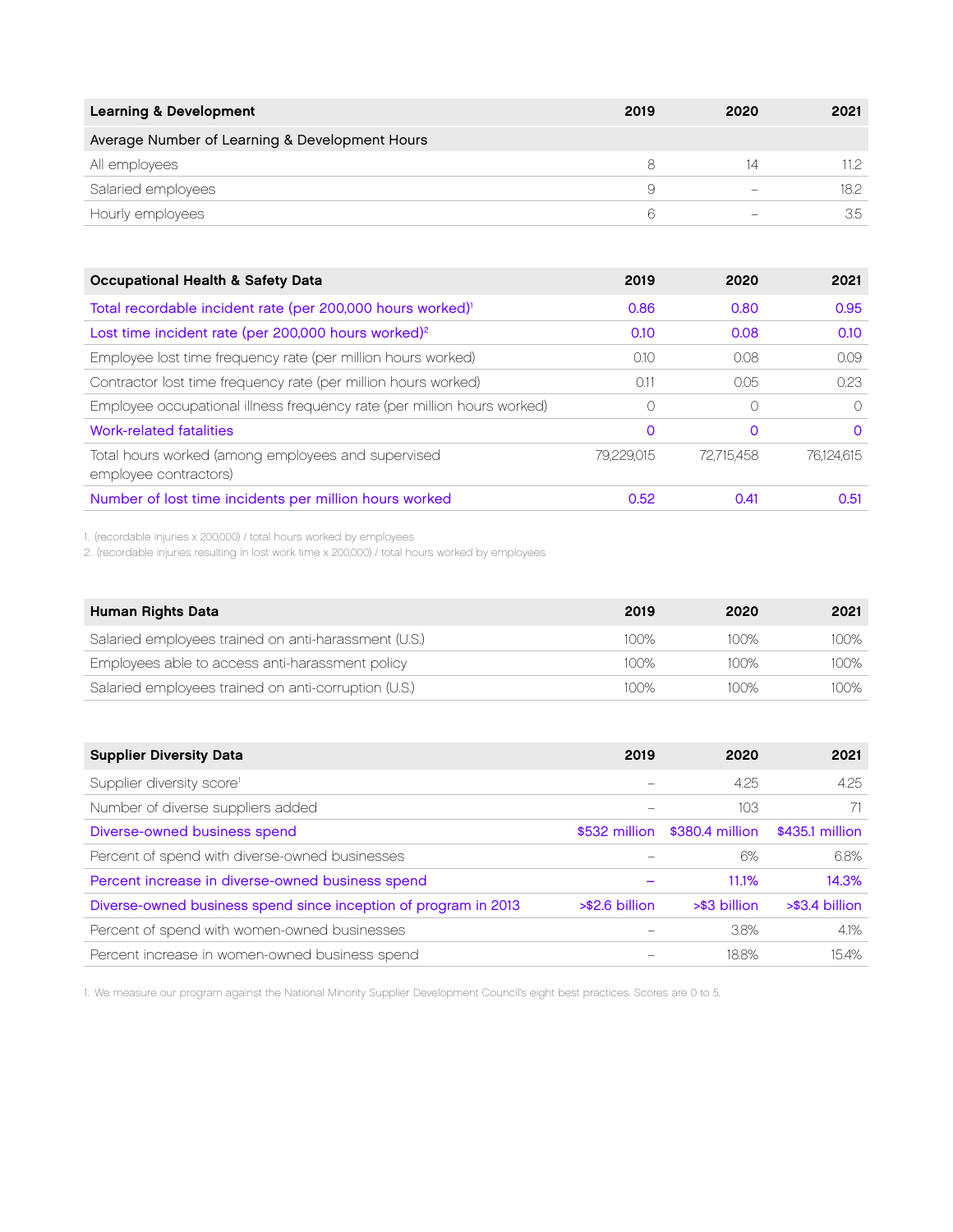#### **Governance**

| <b>Lobbying Expenditures</b>                                                                                                                  | 2019      | 2020      | 2021      |
|-----------------------------------------------------------------------------------------------------------------------------------------------|-----------|-----------|-----------|
| Total monetary value of Trane Technologies' financial and in-kind<br>lobbying contributions made directly and indirectly by the organization. | \$680.370 | \$632.680 | \$804.508 |
| Employee contributions to Trane Technologies' political action<br>committee (U.S. Only)                                                       | \$27,658  | \$22.056  | \$15,284  |

## Products & Innovation

| <b>Circularity: Product Life Cycle &amp; Materials</b>                                                         | 2019    | 2020    | 2021           |
|----------------------------------------------------------------------------------------------------------------|---------|---------|----------------|
| Product Life Cycle Data                                                                                        |         |         |                |
| New product development projects generated or improved by the PDP                                              |         | 194     | 181            |
| Avoided emissions from refrigerant reclaimation program<br>(metric tons CO <sub>2</sub> e)                     | 157.370 | 174.241 | 197.056        |
| <b>Materials Data</b>                                                                                          |         |         |                |
| Percentage of recycled input materials used to manufacture<br>the organization's primary products and services |         |         | 44%            |
| Revenue from remanufactured products and remanufacturing services                                              |         |         | $$100$ million |

| <b>Energy Efficient &amp; Low Emissions Products</b>                            | 2019                                                                 | 2020                                                                  | 2021                                                                                                                                                    |
|---------------------------------------------------------------------------------|----------------------------------------------------------------------|-----------------------------------------------------------------------|---------------------------------------------------------------------------------------------------------------------------------------------------------|
| Clean Revenue percentage <sup>1</sup>                                           | 25%                                                                  | 30%                                                                   | 35%                                                                                                                                                     |
| Percentage of eligible products, by revenue,<br>that meet Energy Star® criteria | 35% of shipment                                                      | 53% of residential<br>revenue                                         | 41% of revenue from<br><b>Residential Furnaces</b><br>and Residential & Light<br><b>Commercial Central</b><br>Air-conditioners and<br><b>Heat Pumps</b> |
| Revenue from renewable energy-related<br>and energy efficiency-related products | 25% of product &<br>revenue contribute to<br>clean energy transition | 30% of products &<br>revenue contribute to<br>clean energy transition | Approximately 35%<br>revenue from products<br>and services that<br>contribute to the clean<br>energy transition                                         |
| Projects meeting or exceeding quality,<br>design, and cost goals                |                                                                      | 85%                                                                   | >85%                                                                                                                                                    |

1. This is an estimation of the percentage of revenue Trane Technologies defines as Clean Revenue.

| <b>Technology &amp; Innovation Data</b>                | 2019          | 2020          | 2021           |
|--------------------------------------------------------|---------------|---------------|----------------|
| Average revenue from innovation                        | 18.6%         | 20.5%         | 20.5%          |
| Percent of sales revenue focused on Indoor Air Quality |               |               | 2%             |
| Research and development spend                         | \$236 million | \$165 million | \$193 million  |
| Business development spend                             |               |               | $$300$ million |